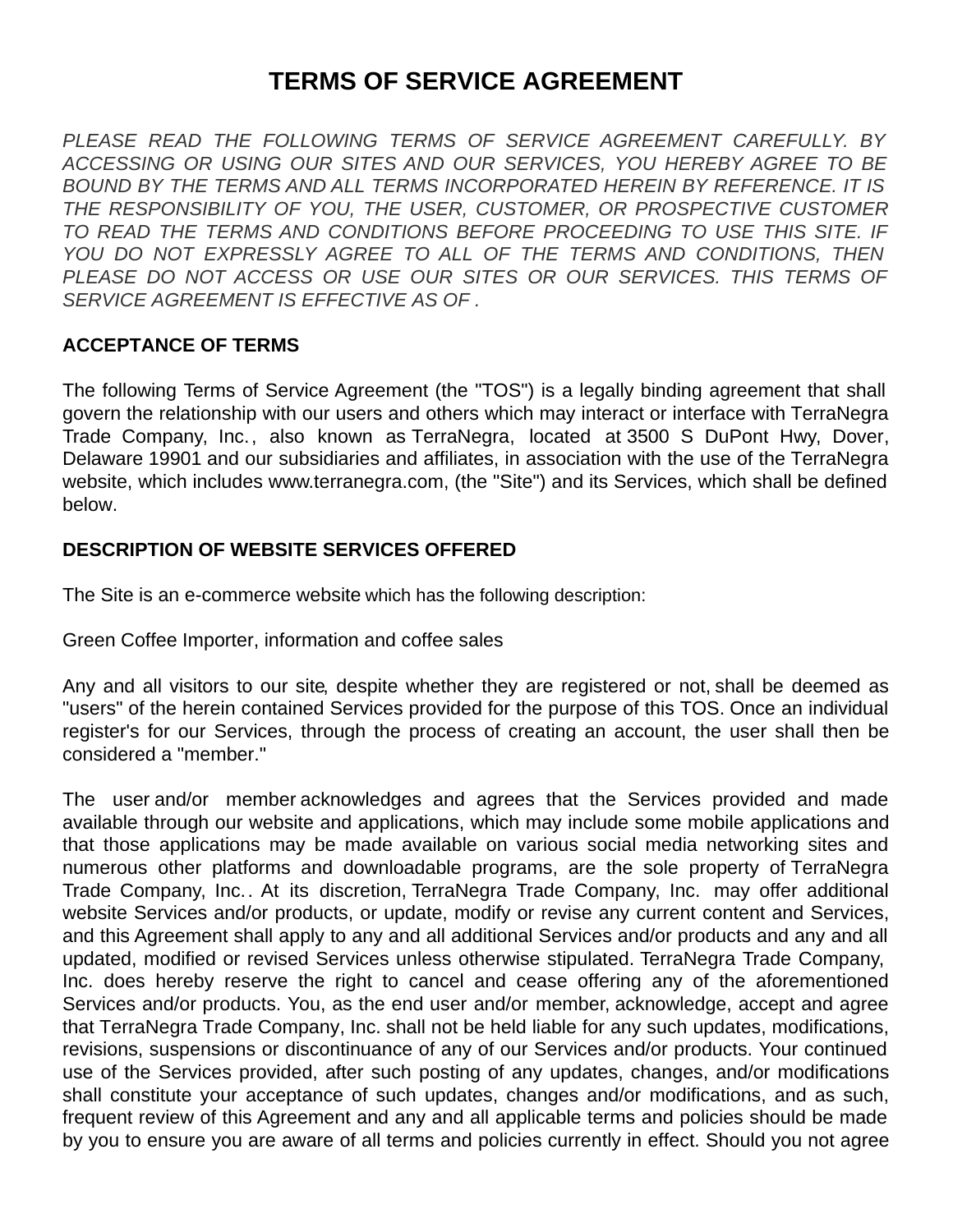to the updated, revised or modified terms, you must stop using the provided Services forthwith.

Furthermore, the user and/or member understands, acknowledges and agrees that the Services offered shall be provided "AS IS" and as such TerraNegra Trade Company, Inc. shall not assume any responsibility or obligation for the timeliness, missed delivery, deletion and/or any failure to store user content, communication or personalization settings.

#### **REGISTRATION**

To register and become a "member" of the Site, you must be at least 18 years of age to enter into and form a legally binding contract. In addition, you must be in good standing and not an individual that has been previously barred from receiving TerraNegra's Services under the laws and statutes of the United States or other applicable jurisdiction.

When you register, TerraNegra may collect information such as your name, e-mail address, birth date, gender, mailing address, occupation, industry and personal interests. You can edit your account information at any time. Once you register with TerraNegra and sign in to our Services, you are no longer anonymous to us.

Furthermore, the registering party hereby acknowledges, understands and agrees to:

- a) furnish factual, correct, current and complete information with regards to yourself as may be requested by the data registration process, and
- b) maintain and promptly update your registration and profile information in an effort to maintain accuracy and completeness at all times.

If anyone knowingly provides any information of a false, untrue, inaccurate or incomplete nature, TerraNegra Trade Company, Inc. will have sufficient grounds and rights to suspend or terminate the member in violation of this aspect of the Agreement, and as such refuse any and all current or future use of TerraNegra Trade Company, Inc. Services, or any portion thereof.

It is TerraNegra Trade Company, Inc. 's priority to ensure the safety and privacy of all its visitors, users and members, especially that of children. Therefore, it is for this reason that the parents of any child under the age of 13 that permit their child or children access to the TerraNegra website platform Services must create a "family" account, which will certify that the individual creating the "family" account is of 18 years of age and as such, the parent or legal guardian of any child or children registered under the "family" account. As the creator of the "family" account, s/he is thereby granting permission for his/her child or children to access the various Services provided, including, but not limited to, message boards, email, and/or instant messaging. It is the parent's and/or legal guardian's responsibility to determine whether any of the Services and/or content provided are age-appropriate for his/her child.

### **PRIVACY POLICY**

Every member's registration data and various other personal information are strictly protected by the TerraNegra Trade Company, Inc. Online Privacy Policy (see the full Privacy Policy at https://288d919d-ceea-4c28-81a0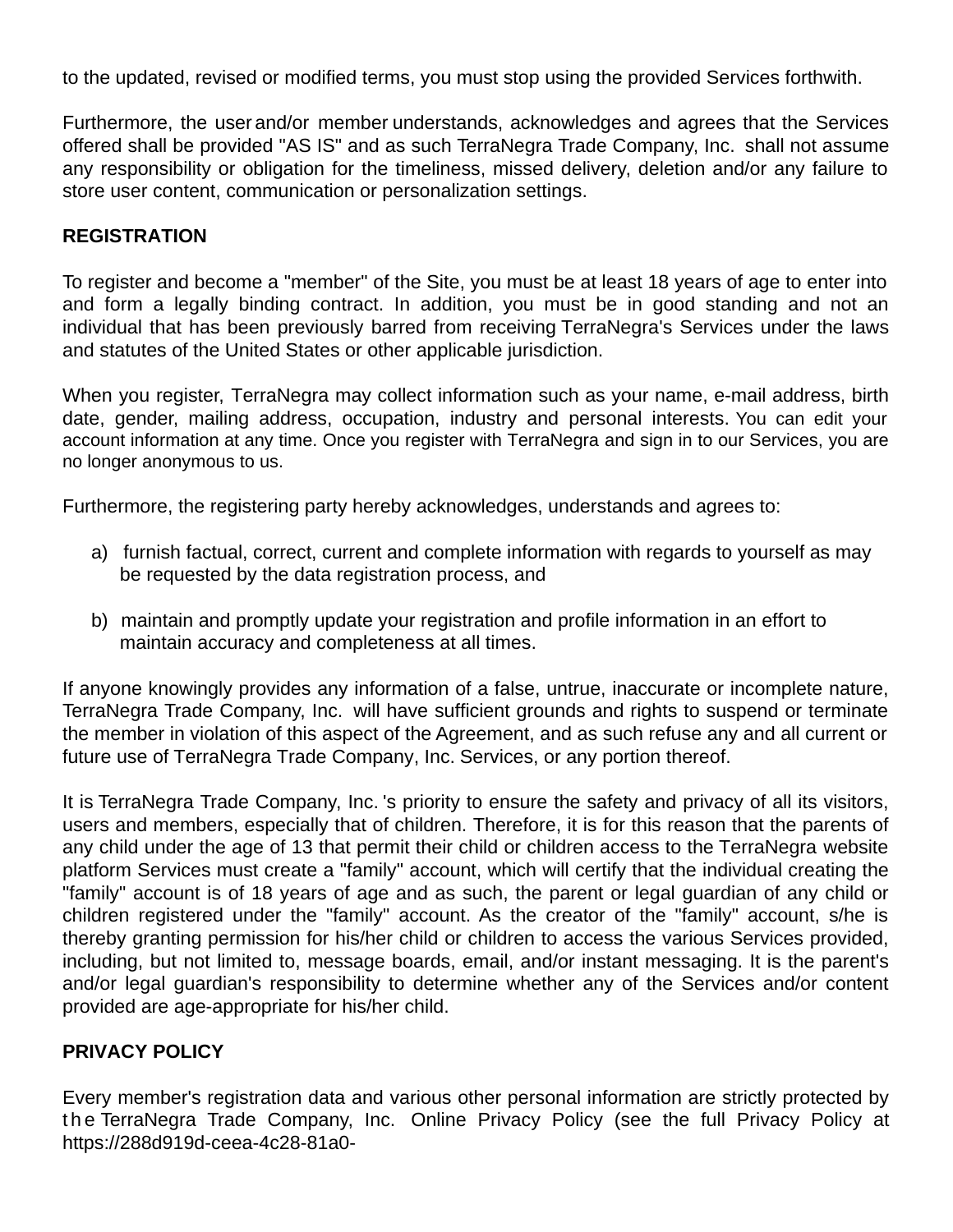67f0155d91e1.filesusr.com/ugd/e5cca1\_4471b402dac24558a66833f7a230e1bd.pdf). As a member, you herein consent to the collection and use of the information provided, including the transfer of information within the United States and/or other countries for storage, processing or use by TerraNegra Trade Company, Inc. and/or our subsidiaries and affiliates.

# **MEMBER ACCOUNT, USERNAME, PASSWORD AND SECURITY**

When you set up an account, you are the sole authorized user of your account. You shall be responsible for maintaining the secrecy and confidentiality of your password and for all activities that transpire on or within your account. It is your responsibility for any act or omission of any user(s) that access your account information that, if undertaken by you, would be deemed a violation of the TOS. It shall be your responsibility to notify TerraNegra Trade Company, Inc. immediately if you notice any unauthorized access or use of your account or password or any other breach of security. TerraNegra Trade Company, Inc. shall not be held liable for any loss and/or damage arising from any failure to comply with this term and/or condition of the TOS.

# **CONDUCT**

As a user or member of the Site, you herein acknowledge, understand and agree that all information, text, software, data, photographs, music, video, messages, tags or any other content, whether it is publicly or privately posted and/or transmitted, is the expressed sole responsibility of the individual from whom the content originated. In short, this means that you are solely responsible for any and all content posted, uploaded, emailed, transmitted or otherwise made available by way of the TerraNegra Services, and as such, we do not guarantee the accuracy, integrity or quality of such content. It is expressly understood that by use of our Services, you may be exposed to content including, but not limited to, any errors or omissions in any content posted, and/or any loss or damage of any kind incurred as a result of the use of any content posted, emailed, transmitted or otherwise made available by TerraNegra.

Furthermore, you herein agree not to make use of TerraNegra Trade Company, Inc. 's Services for the purpose of:

- a) uploading, posting, emailing, transmitting, or otherwise making available any content that shall be deemed unlawful, harmful, threatening, abusive, harassing, tortious, defamatory, vulgar, obscene, libelous, or invasive of another's privacy or which is hateful, and/or racially, ethnically, or otherwise objectionable;
- b) causing harm to minors in any manner whatsoever;
- c) impersonating any individual or entity, including, but not limited to, any TerraNegra officials, forum leaders, guides or hosts or falsely stating or otherwise misrepresenting any affiliation with an individual or entity;
- d) forging captions, headings or titles or otherwise offering any content that you personally have no right to pursuant to any law nor having any contractual or fiduciary relationship with;
- e) uploading, posting, emailing, transmitting or otherwise offering any such content that may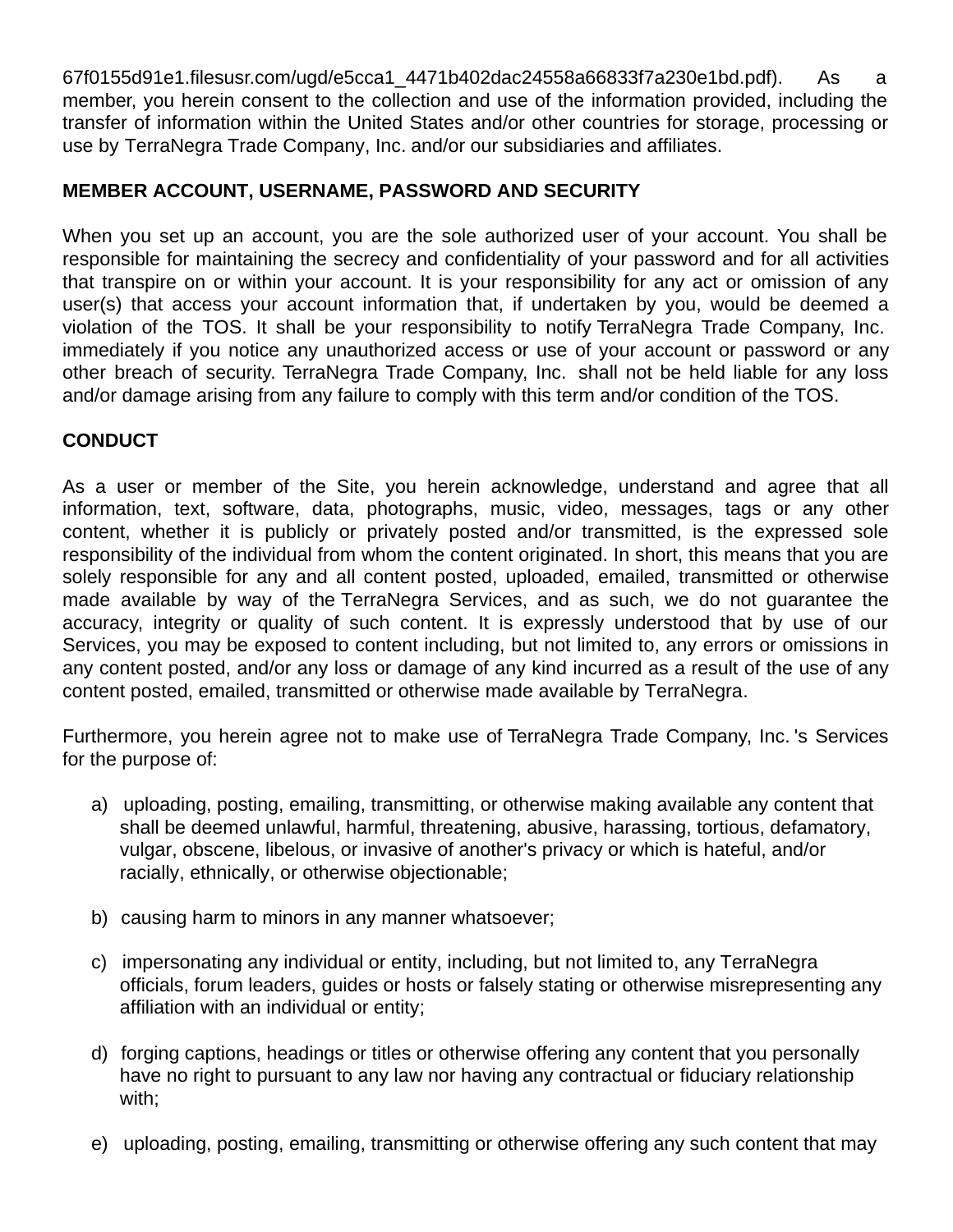infringe upon any patent, copyright, trademark, or any other proprietary or intellectual rights of any other party;

- f) uploading, posting, emailing, transmitting or otherwise offering any content that you do not personally have any right to offer pursuant to any law or in accordance with any contractual or fiduciary relationship;
- g) uploading, posting, emailing, transmitting, or otherwise offering any unsolicited or unauthorized advertising, promotional flyers, "junk mail," "spam," or any other form of solicitation, except in any such areas that may have been designated for such purpose;
- h) uploading, posting, emailing, transmitting, or otherwise offering any source that may contain a software virus or other computer code, any files and/or programs which have been designed to interfere, destroy and/or limit the operation of any computer software, hardware, or telecommunication equipment;
- i) disrupting the normal flow of communication, or otherwise acting in any manner that would negatively affect other users' ability to participate in any real time interactions;
- j) interfering with or disrupting any TerraNegra Trade Company, Inc. Services, servers and/or networks that may be connected or related to our website, including, but not limited to, the use of any device software and/or routine to bypass the robot exclusion headers;
- k) intentionally or unintentionally violating any local, state, federal, national or international law, including, but not limited to, rules, guidelines, and/or regulations decreed by the U.S. Securities and Exchange Commission, in addition to any rules of any nation or other securities exchange, that would include without limitation, the New York Stock Exchange, the American Stock Exchange, or the NASDAQ, and any regulations having the force of law;
- l) providing informational support or resources, concealing and/or disguising the character, location, and or source to any organization delegated by the United States government as a "foreign terrorist organization" in accordance to Section 219 of the Immigration Nationality Act;
- m) "stalking" or with the intent to otherwise harass another individual; and/or
- n) collecting or storing of any personal data relating to any other member or user in connection with the prohibited conduct and/or activities which have been set forth in the aforementioned paragraphs.

TerraNegra Trade Company, Inc. herein reserves the right to pre-screen, refuse and/or delete any content currently available through our Services. In addition, we reserve the right to remove and/or delete any such content that would violate the TOS or which would otherwise be considered offensive to other visitors, users and/or members.

TerraNegra Trade Company, Inc. herein reserves the right to access, preserve and/or disclose member account information and/or content if it is requested to do so by law or in good faith belief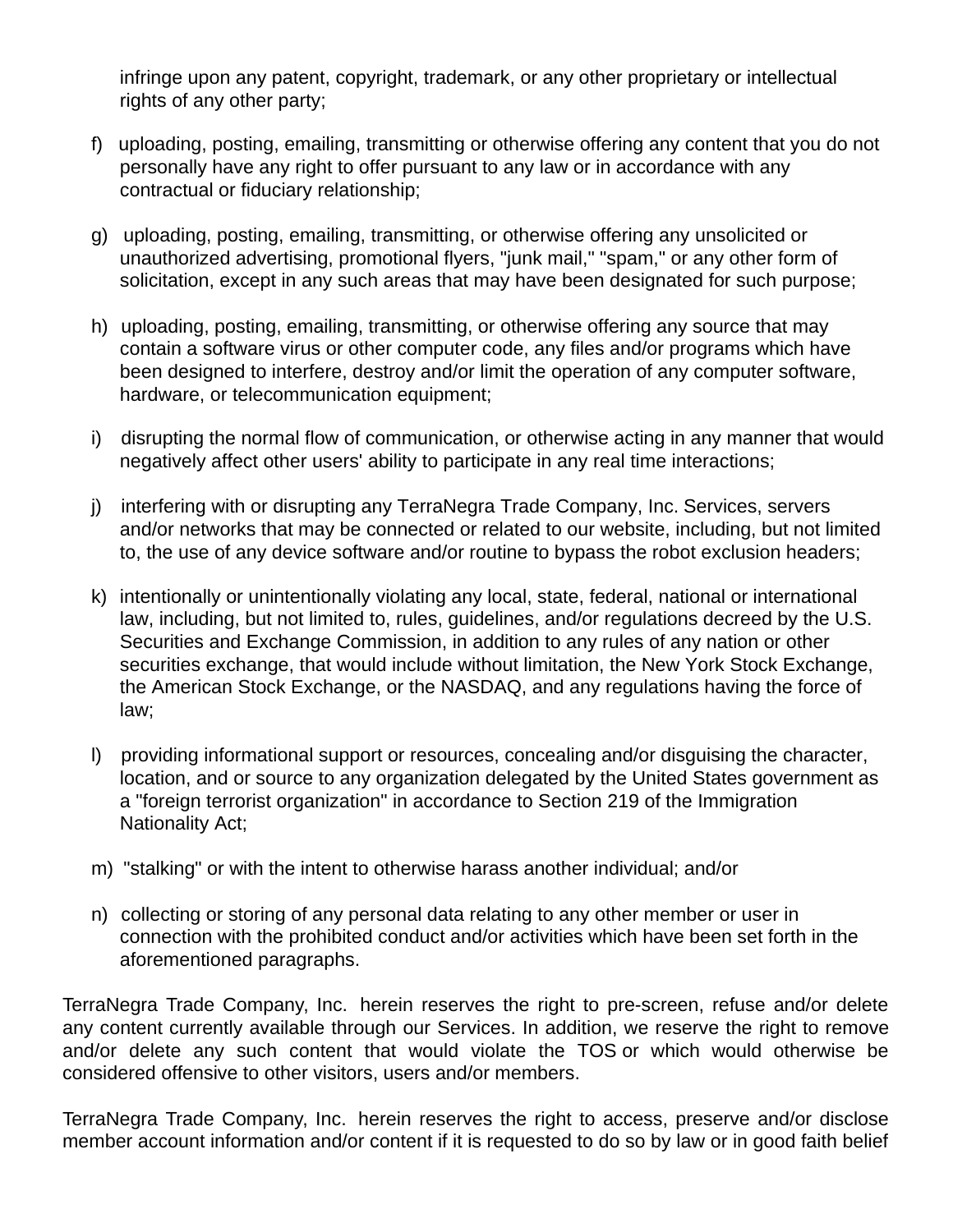that any such action is deemed reasonably necessary for:

- a) compliance with any legal process;
- b) enforcement of the TOS;
- c) responding to any claim that therein contained content is in violation of the rights of any third party;
- d) responding to requests for customer service; or
- e) protecting the rights, property or the personal safety of TerraNegra Trade Company, Inc., its visitors, users and members, including the general public.

TerraNegra Trade Company, Inc. herein reserves the right to include the use of security components that may permit digital information or material to be protected, and that such use of information and/or material is subject to usage guidelines and regulations established by TerraNegra Trade Company, Inc. or any other content providers supplying content services to TerraNegra Trade Company, Inc.. You are hereby prohibited from making any attempt to override or circumvent any of the embedded usage rules in our Services. Furthermore, unauthorized reproduction, publication, distribution, or exhibition of any information or materials supplied by our Services, despite whether done so in whole or in part, is expressly prohibited.

# **INTERSTATE COMMUNICATION**

Upon registration, you hereby acknowledge that by using www.terranegra.com to send electronic communications, which would include, but are not limited to, email, searches, instant messages, uploading of files, photos and/or videos, you will be causing communications to be sent through our computer network. Therefore, through your use, and thus your agreement with this TOS, you are acknowledging that the use of this Service shall result in interstate transmissions.

# **CAUTIONS FOR GLOBAL USE AND EXPORT AND IMPORT COMPLIANCE**

Due to the global nature of the internet, through the use of our network you hereby agree to comply with all local rules relating to online conduct and that which is considered acceptable Content. Uploading, posting and/or transferring of software, technology and other technical data may be subject to the export and import laws of the United States and possibly other countries. Through the use of our network, you thus agree to comply with all applicable export and import laws, statutes and regulations, including, but not limited to, the Export Administration Regulations [\(http://www.access.gpo.gov/bis/ear/ear\\_data.html](http://www.access.gpo.gov/bis/ear/ear_data.html)), as well as the sanctions control program of the United States (http://www.treasury.gov/resource[center/sanctions/Programs/Pages/Programs.aspx\).](http://www.treasury.gov/resource-center/sanctions/Programs/Pages/Programs.aspx) Furthermore, you state and pledge that you:

a) are not on the list of prohibited individuals which may be identified on any government export exclusion report (<http://www.bis.doc.gov/complianceandenforcement/liststocheck.htm>) nor a member of any other government which may be part of an export-prohibited country identified in applicable export and import laws and regulations;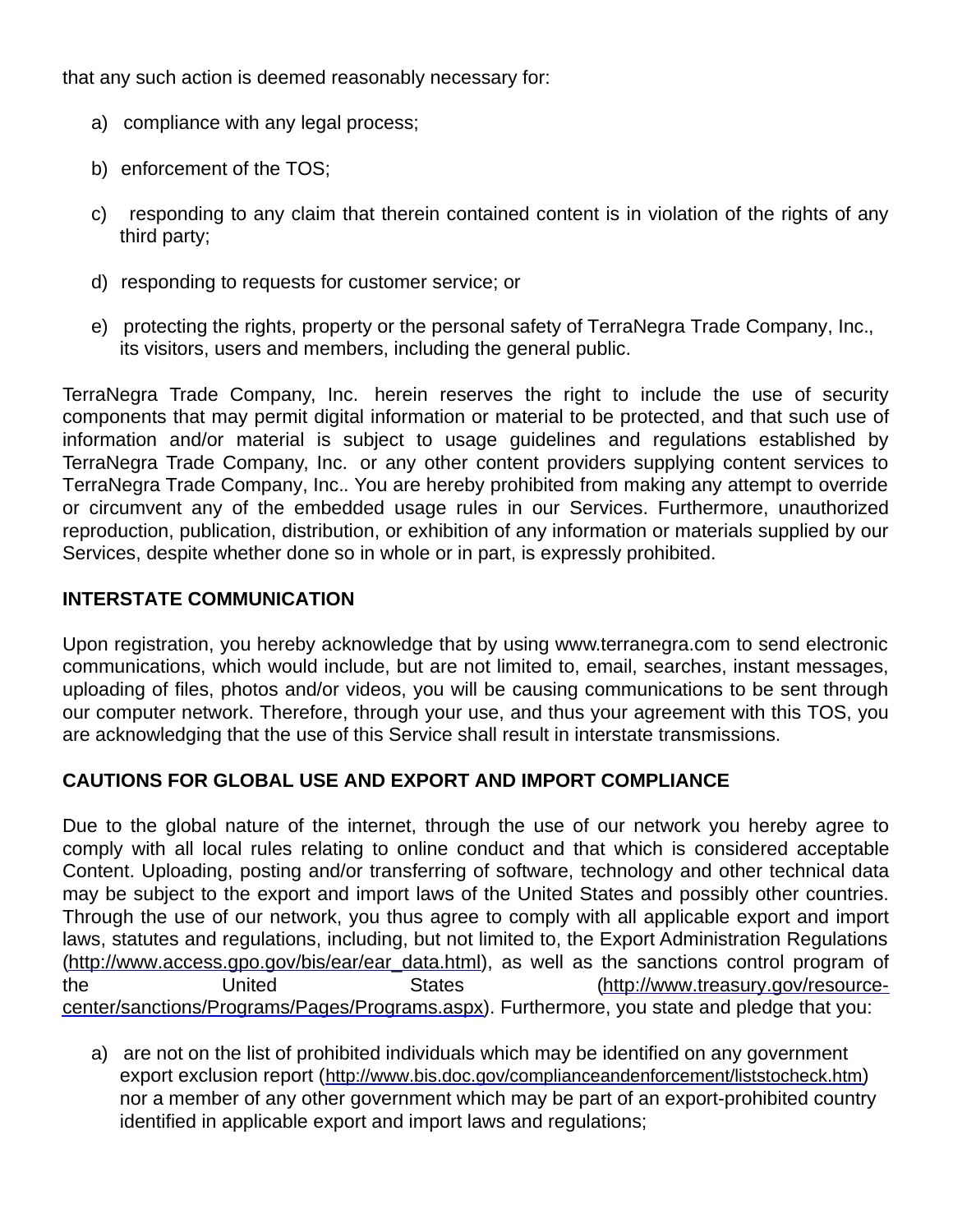- b) agree not to transfer any software, technology or any other technical data through the use of our network Services to any export-prohibited country;
- c) agree not to use our website network Services for any military, nuclear, missile, chemical or biological weaponry end uses that would be a violation of the U.S. export laws; and
- d) agree not to post, transfer nor upload any software, technology or any other technical data which would be in violation of the U.S. or other applicable export and/or import laws.

### **CONTENT PLACED OR MADE AVAILABLE FOR COMPANY SERVICES**

TerraNegra Trade Company, Inc. shall not lay claim to ownership of any content submitted by any visitor, member, or user, nor make such content available for inclusion on our website Services. Therefore, you hereby grant and allow for TerraNegra Trade Company, Inc. the below listed worldwide, royalty-free and non-exclusive licenses, as applicable:

- a) The content submitted or made available for inclusion on the publicly accessible areas of TerraNegra Trade Company, Inc.'s sites, the license provided to permit to use, distribute, reproduce, modify, adapt, publicly perform and/or publicly display said Content on our network Services is for the sole purpose of providing and promoting the specific area to which this content was placed and/or made available for viewing. This license shall be available so long as you are a member of TerraNegra Trade Company, Inc.'s sites, and shall terminate at such time when you elect to discontinue your membership.
- b) Photos, audio, video and/or graphics submitted or made available for inclusion on the publicly accessible areas of TerraNegra Trade Company, Inc.'s sites, the license provided to permit to use, distribute, reproduce, modify, adapt, publicly perform and/or publicly display said Content on our network Services are for the sole purpose of providing and promoting the specific area in which this content was placed and/or made available for viewing. This license shall be available so long as you are a member of TerraNegra Trade Company, Inc.'s sites and shall terminate at such time when you elect to discontinue your membership.
- c) For any other content submitted or made available for inclusion on the publicly accessible areas of TerraNegra Trade Company, Inc.'s sites, the continuous, binding and completely sub-licensable license which is meant to permit to use, distribute, reproduce, modify, adapt, publish, translate, publicly perform and/or publicly display said content, whether in whole or in part, and the incorporation of any such Content into other works in any arrangement or medium current used or later developed.

Those areas which may be deemed "publicly accessible" areas of TerraNegra Trade Company, Inc.'s sites are those such areas of our network properties which are meant to be available to the general public, and which would include message boards and groups that are openly available to both users and members. However, those areas which are not open to the public, and thus available to members only, would include our mail system and instant messaging.

### **CONTRIBUTIONS TO COMPANY WEBSITE**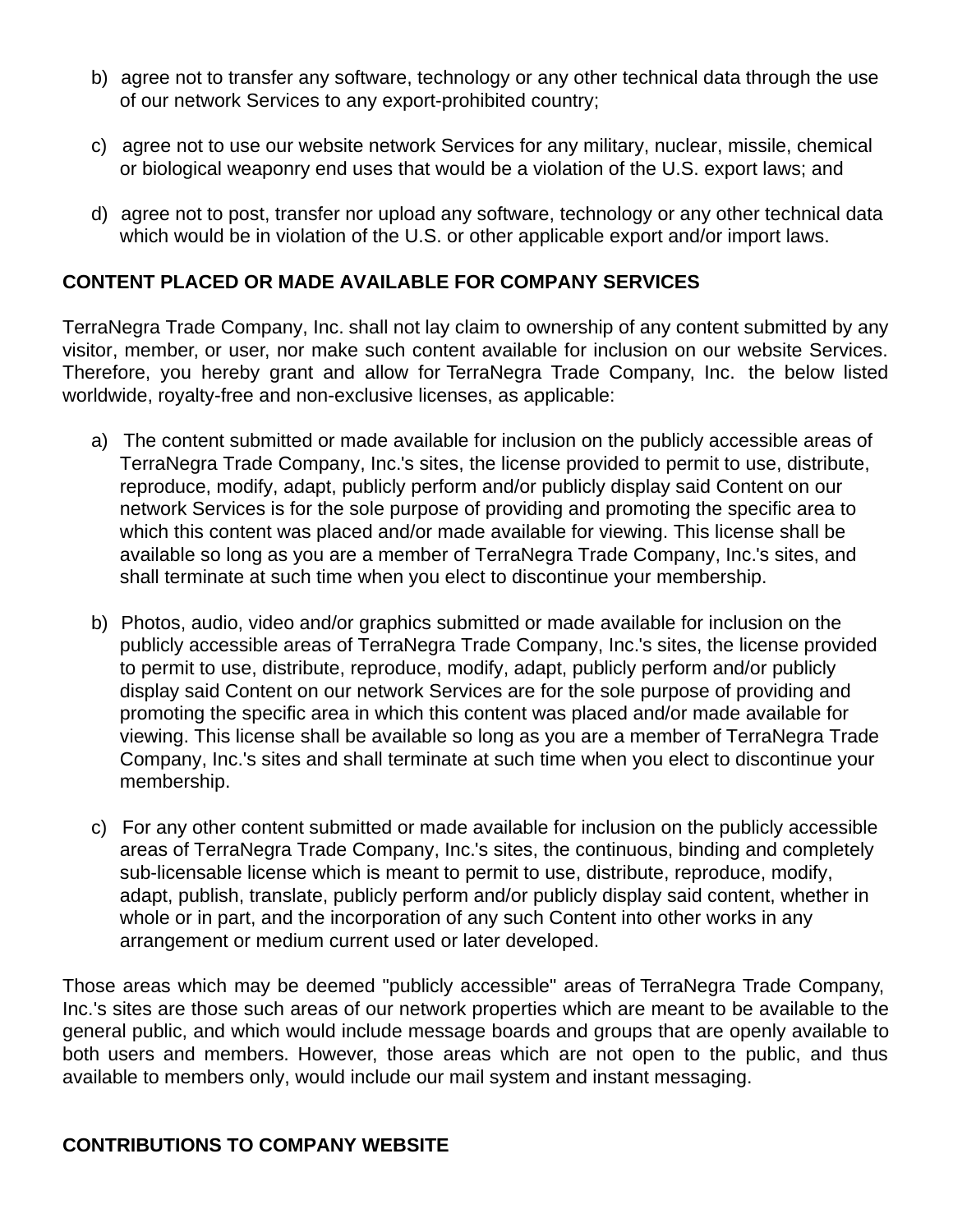TerraNegra Trade Company, Inc. provides an area for our users and members to contribute feedback to our website. When you submit ideas, documents, suggestions and/or proposals ("Contributions") to our site, you acknowledge and agree that:

- a) your contributions do not contain any type of confidential or proprietary information;
- b) TerraNegra shall not be liable or under any obligation to ensure or maintain confidentiality, expressed or implied, related to any Contributions;
- c) TerraNegra shall be entitled to make use of and/or disclose any such Contributions in any such manner as they may see fit;
- d) the contributor's Contributions shall automatically become the sole property of TerraNegra; and
- e) TerraNegra is under no obligation to either compensate or provide any form of reimbursement in any manner or nature.

# **INDEMNITY**

All users and/or members herein agree to insure and hold TerraNegra Trade Company, Inc. , our subsidiaries, affiliates, agents, employees, officers, partners and/or licensors blameless or not liable for any claim or demand, which may include, but is not limited to, reasonable attorney fees made by any third party which may arise from any content a member or user of our site may submit, post, modify, transmit or otherwise make available through our Services, the use of TerraNegra Services or your connection with these Services, your violations of the Terms of Service and/or your violation of any such rights of another person.

# **COMMERCIAL REUSE OF SERVICES**

The member or user herein agrees not to replicate, duplicate, copy, trade, sell, resell nor exploit for any commercial reason any part, use of, or access to TerraNegra's sites.

# **USE AND STORAGE GENERAL PRACTICES**

You herein acknowledge that TerraNegra Trade Company, Inc. may set up any such practices and/or limits regarding the use of our Services, without limitation of the maximum number of days that any email, message posting or any other uploaded content shall be retained by TerraNegra Trade Company, Inc., nor the maximum number of email messages that may be sent and/or received by any member, the maximum volume or size of any email message that may be sent from or may be received by an account on our Service, the maximum disk space allowable that shall be allocated on TerraNegra Trade Company, Inc. 's servers on the member's behalf, and/or the maximum number of times and/or duration that any member may access our Services in a given period of time. In addition, you also agree that TerraNegra Trade Company, Inc. has absolutely no responsibility or liability for the removal or failure to maintain storage of any messages and/or other communications or content maintained or transmitted by our Services. You also herein acknowledge that we reserve the right to delete or remove any account that is no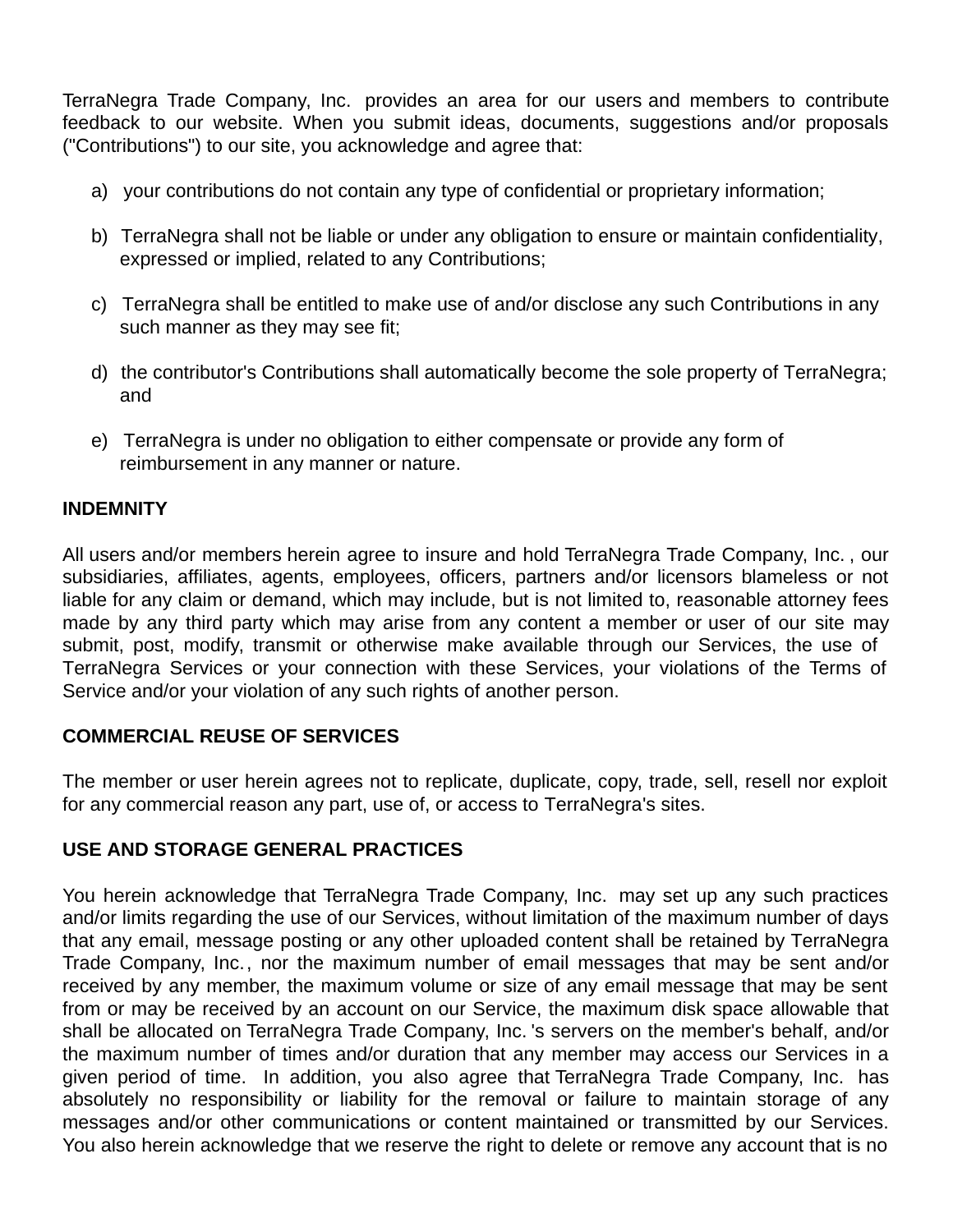longer active for an extended period of time. Furthermore, TerraNegra Trade Company, Inc. shall reserve the right to modify, alter and/or update these general practices and limits at our discretion.

Any messenger service, which may include any web-based versions, shall allow you and the individuals with whom you communicate with the ability to save your conversations in your account located on TerraNegra Trade Company, Inc.'s servers. In this manner, you will be able to access and search your message history from any computer with internet access. You also acknowledge that others have the option to use and save conversations with you in their own personal account on www.terranegra.com. It is your agreement to this TOS which establishes your consent to allow TerraNegra Trade Company, Inc. to store any and all communications on its servers.

# **MODIFICATIONS**

TerraNegra Trade Company, Inc. shall reserve the right at any time it may deem fit, to modify, alter and or discontinue, whether temporarily or permanently, our service, or any part thereof, with or without prior notice. In addition, we shall not be held liable to you or to any third party for any such alteration, modification, suspension and/or discontinuance of our Services, or any part thereof.

# **TERMINATION**

As a member of www.terranegra.com, you may cancel or terminate your account, associated email address and/or access to our Services by submitting a cancellation or termination request to info@terranegra.com.

As a member, you agree that TerraNegra Trade Company, Inc. may, without any prior written notice, immediately suspend, terminate, discontinue and/or limit your account, any email associated with your account, and access to any of our Services. The cause for such termination, discontinuance, suspension and/or limitation of access shall include, but is not limited to:

- a) any breach or violation of our TOS or any other incorporated agreement, regulation and/or guideline;
- b) by way of requests from law enforcement or any other governmental agencies;
- c) the discontinuance, alteration and/or material modification to our Services, or any part thereof;
- d) unexpected technical or security issues and/or problems;
- e) any extended periods of inactivity;
- f) any engagement by you in any fraudulent or illegal activities; and/or
- g) the nonpayment of any associated fees that may be owed by you in connection with your www.terranegra.com account Services.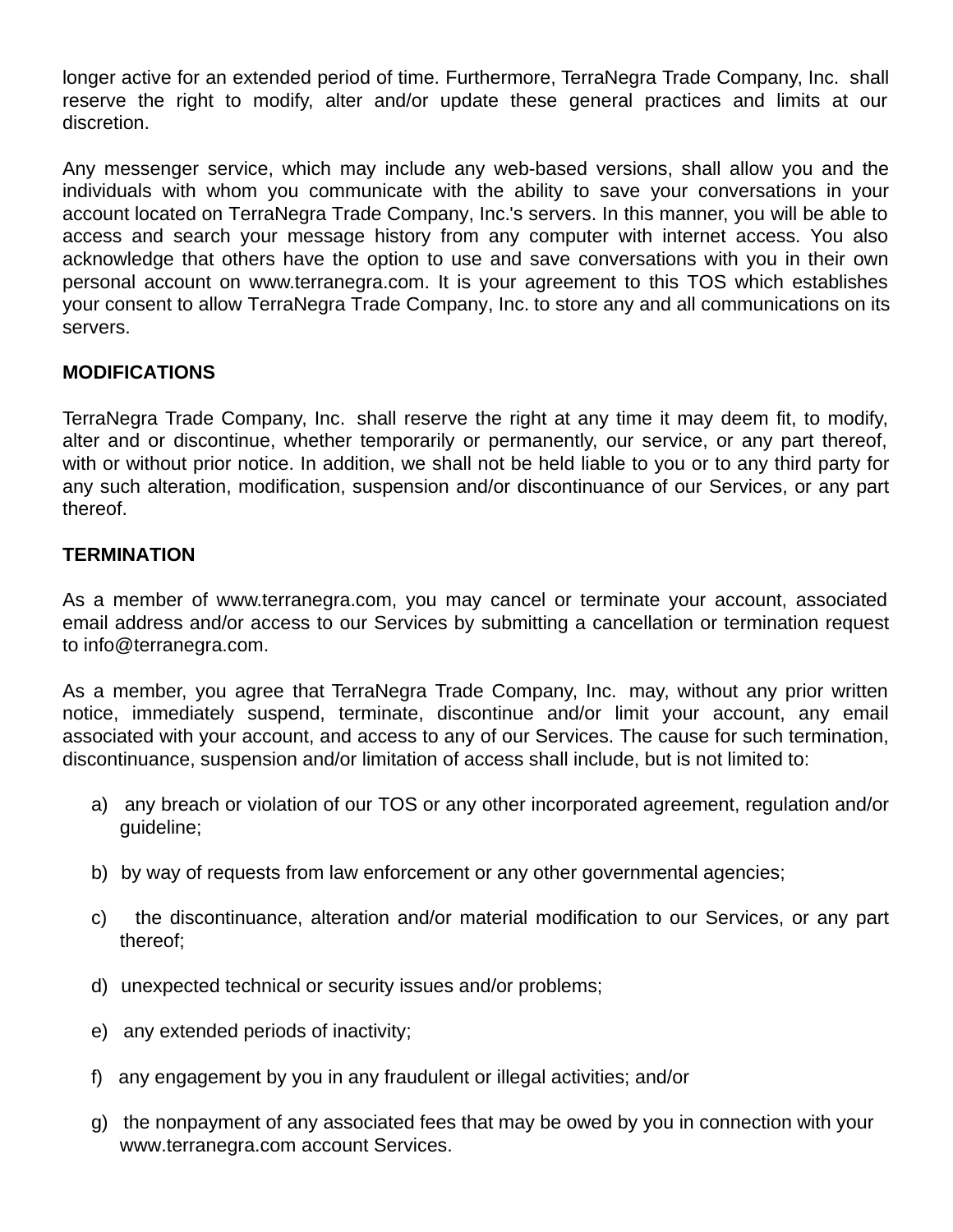Furthermore, you herein agree that any and all terminations, suspensions, discontinuances, and or limitations of access for cause shall be made at our sole discretion and that we shall not be liable to you or any other third party with regards to the termination of your account, associated email address and/or access to any of our Services.

The termination of your account with www.terranegra.com shall include any and/or all of the following:

- a) the removal of any access to all or part of the Services offered within www.terranegra.com;
- b) the deletion of your password and any and all related information, files, and any such content that may be associated with or inside your account, or any part thereof; and
- c) the barring of any further use of all or part of our Services.

### **ADVERTISERS**

Any correspondence or business dealings with, or the participation in any promotions of, advertisers located on or through our Services, which may include the payment and/or delivery of such related goods and/or Services, and any such other term, condition, warranty and/or representation associated with such dealings, are and shall be solely between you and any such advertiser. Moreover, you herein agree that TerraNegra Trade Company, Inc. shall not be held responsible or liable for any loss or damage of any nature or manner incurred as a direct result of any such dealings or as a result of the presence of such advertisers on our website.

# **LINKS**

Either TerraNegra Trade Company, Inc. or any third parties may provide links to other websites and/or resources. Thus, you acknowledge and agree that we are not responsible for the availability of any such external sites or resources, and as such, we do not endorse nor are we responsible or liable for any content, products, advertising or any other materials, on or available from such third party sites or resources. Furthermore, you acknowledge and agree that TerraNegra Trade Company, Inc. shall not be responsible or liable, directly or indirectly, for any such damage or loss which may be a result of, caused or allegedly to be caused by or in connection with the use of or the reliance on any such content, goods or Services made available on or through any such site or resource.

# **PROPRIETARY RIGHTS**

You do hereby acknowledge and agree that TerraNegra Trade Company, Inc. 's Services and any essential software that may be used in connection with our Services ("Software") shall contain proprietary and confidential material that is protected by applicable intellectual property rights and other laws. Furthermore, you herein acknowledge and agree that any Content which may be contained in any advertisements or information presented by and through our Services or by advertisers is protected by copyrights, trademarks, patents or other proprietary rights and laws. Therefore, except for that which is expressly permitted by applicable law or as authorized by TerraNegra Trade Company, Inc. or such applicable licensor, you agree not to alter, modify,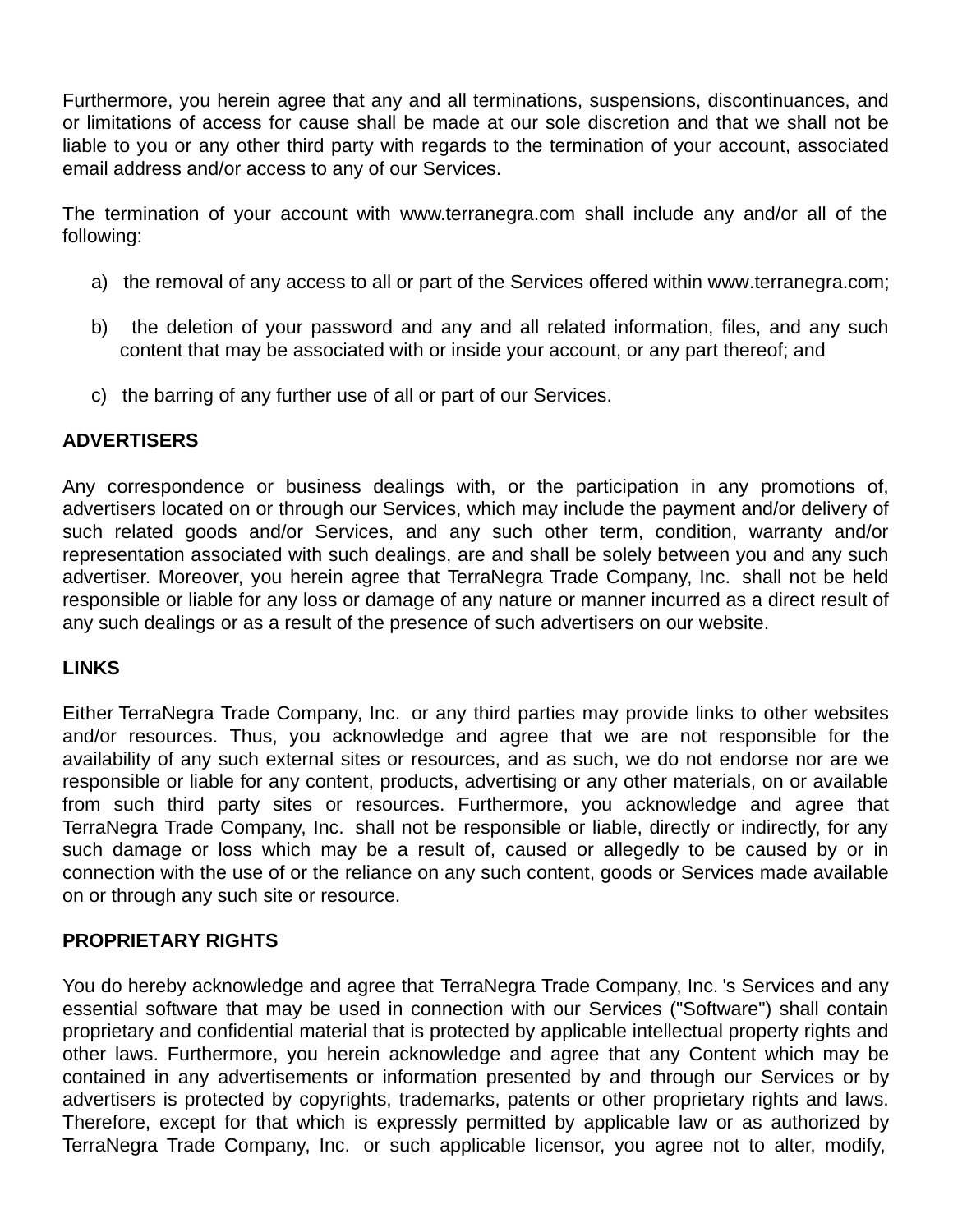lease, rent, loan, sell, distribute, transmit, broadcast, publicly perform and/or created any plagiaristic works which are based on TerraNegra Trade Company, Inc. Services (e.g. Content or Software), in whole or part.

TerraNegra Trade Company, Inc. herein has granted you personal, non-transferable and nonexclusive rights and/or license to make use of the object code or our Software on a single computer, as long as you do not, and shall not, allow any third party to duplicate, alter, modify, create or plagiarize work from, reverse engineer, reverse assemble or otherwise make an attempt to locate or discern any source code, sell, assign, sublicense, grant a security interest in and/or otherwise transfer any such right in the Software. Furthermore, you do herein agree not to alter or change the Software in any manner, nature or form, and as such, not to use any modified versions of the Software, including and without limitation, for the purpose of obtaining unauthorized access to our Services. Lastly, you also agree not to access or attempt to access our Services through any means other than through the interface which is provided by TerraNegra Trade Company, Inc. for use in accessing our Services.

### **WARRANTY DISCLAIMERS**

YOU HEREIN EXPRESSLY ACKNOWLEDGE AND AGREE THAT:

- a) THE USE OF TERRANEGRA TRADE COMPANY, INC.SERVICES AND SOFTWARE ARE AT THE SOLE RISK BY YOU. OUR SERVICES AND SOFTWARE SHALL BE PROVIDED ON AN "AS IS" AND/OR "AS AVAILABLE" BASIS. TERRANEGRA TRADE COMPANY, INC. AND OUR SUBSIDIARIES, AFFILIATES, OFFICERS, EMPLOYEES, AGENTS, PARTNERS AND LICENSORS EXPRESSLY DISCLAIM ANY AND ALL WARRANTIES OF ANY KIND WHETHER EXPRESSED OR IMPLIED, INCLUDING, BUT NOT LIMITED TO ANY IMPLIED WARRANTIES OF TITLE, MERCHANTABILITY, FITNESS FOR A PARTICULAR PURPOSE AND NON-INFRINGEMENT.
- b) TERRANEGRA TRADE COMPANY, INC.AND OUR SUBSIDIARIES, OFFICERS, EMPLOYEES, AGENTS, PARTNERS AND LICENSORS MAKE NO SUCH WARRANTIES THAT (i) TERRANEGRA TRADE COMPANY, INC.SERVICES OR SOFTWARE WILL MEET YOUR REQUIREMENTS; (ii) TERRANEGRA TRADE COMPANY, INC. SERVICES OR SOFTWARE SHALL BE UNINTERRUPTED, TIMELY, SECURE OR ERROR-FREE; (iii) THAT SUCH RESULTS WHICH MAY BE OBTAINED FROM THE USE OF THE TERRANEGRA TRADE COMPANY, INC.SERVICES OR SOFTWARE WILL BE ACCURATE OR RELIABLE; (iv) QUALITY OF ANY PRODUCTS, SERVICES, ANY INFORMATION OR OTHER MATERIAL WHICH MAY BE PURCHASED OR OBTAINED BY YOU THROUGH OUR SERVICES OR SOFTWARE WILL MEET YOUR EXPECTATIONS; AND (v) THAT ANY SUCH ERRORS CONTAINED IN THE SOFTWARE SHALL BE CORRECTED.
- c) ANY INFORMATION OR MATERIAL DOWNLOADED OR OTHERWISE OBTAINED BY WAY OF TERRANEGRA TRADE COMPANY, INC.SERVICES OR SOFTWARE SHALL BE ACCESSED BY YOUR SOLE DISCRETION AND SOLE RISK, AND AS SUCH YOU SHALL BE SOLELY RESPONSIBLE FOR AND HEREBY WAIVE ANY AND ALL CLAIMS AND CAUSES OF ACTION WITH RESPECT TO ANY DAMAGE TO YOUR COMPUTER AND/OR INTERNET ACCESS, DOWNLOADING AND/OR DISPLAYING, OR FOR ANY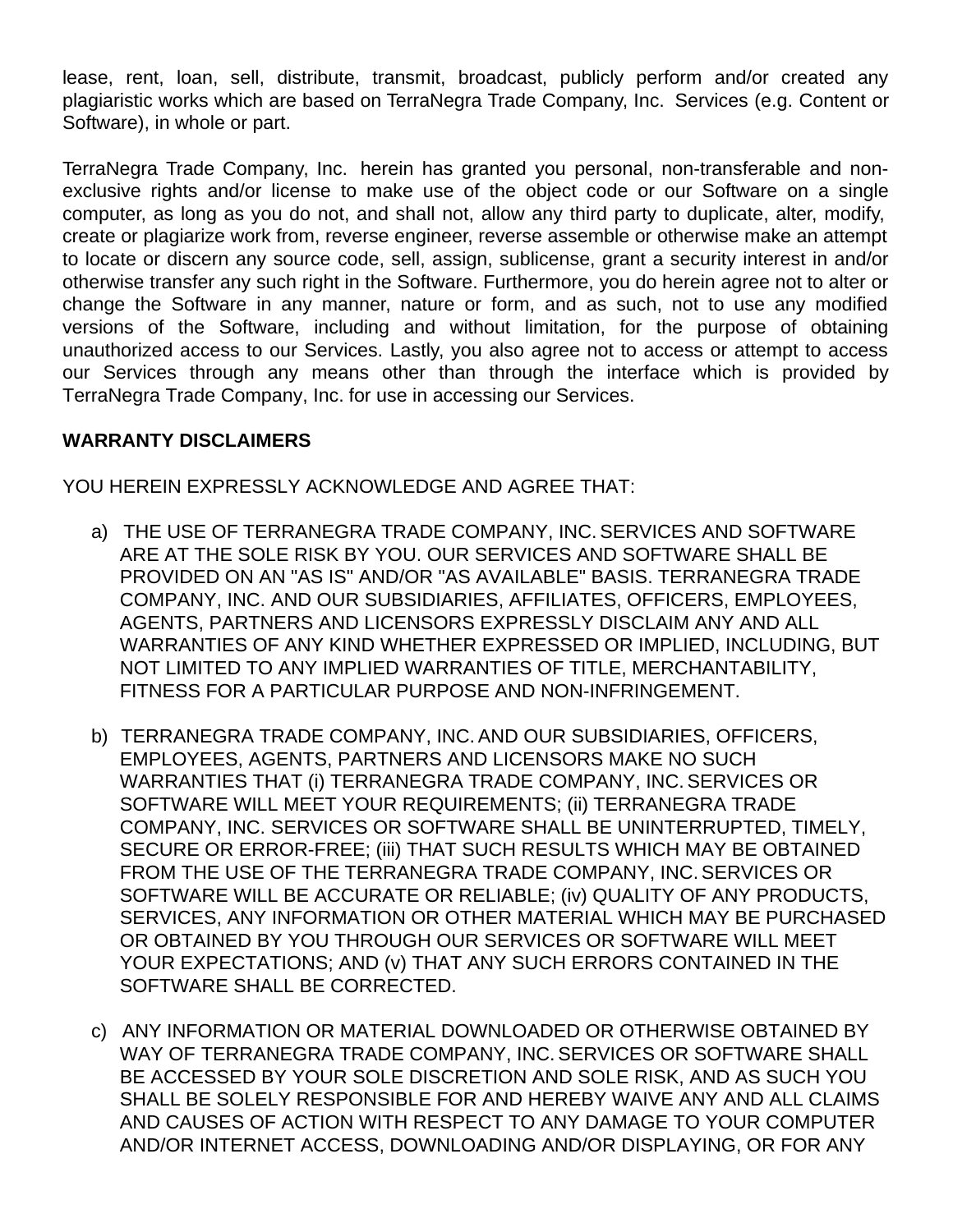LOSS OF DATA THAT COULD RESULT FROM THE DOWNLOAD OF ANY SUCH INFORMATION OR MATERIAL.

- d) NO ADVICE AND/OR INFORMATION, DESPITE WHETHER WRITTEN OR ORAL, THAT MAY BE OBTAINED BY YOU FROM TERRANEGRA TRADE COMPANY, INC. OR BY WAY OF OR FROM OUR SERVICES OR SOFTWARE SHALL CREATE ANY WARRANTY NOT EXPRESSLY STATED IN THE TOS.
- e) A SMALL PERCENTAGE OF SOME USERS MAY EXPERIENCE SOME DEGREE OF EPILEPTIC SEIZURE WHEN EXPOSED TO CERTAIN LIGHT PATTERNS OR BACKGROUNDS THAT MAY BE CONTAINED ON A COMPUTER SCREEN OR WHILE USING OUR SERVICES. CERTAIN CONDITIONS MAY INDUCE A PREVIOUSLY UNKNOWN CONDITION OR UNDETECTED EPILEPTIC SYMPTOM IN USERS WHO HAVE SHOWN NO HISTORY OF ANY PRIOR SEIZURE OR EPILEPSY. SHOULD YOU, ANYONE YOU KNOW OR ANYONE IN YOUR FAMILY HAVE AN EPILEPTIC CONDITION, PLEASE CONSULT A PHYSICIAN IF YOU EXPERIENCE ANY OF THE FOLLOWING SYMPTOMS WHILE USING OUR SERVICES: DIZZINESS, ALTERED VISION, EYE OR MUSCLE TWITCHES, LOSS OF AWARENESS, DISORIENTATION, ANY INVOLUNTARY MOVEMENT, OR CONVULSIONS.

# **LIMITATION OF LIABILITY**

YOU EXPLICITLY ACKNOWLEDGE, UNDERSTAND AND AGREE THAT TERRANEGRA TRADE COMPANY, INC. AND OUR SUBSIDIARIES, AFFILIATES, OFFICERS, EMPLOYEES, AGENTS, PARTNERS AND LICENSORS SHALL NOT BE LIABLE TO YOU FOR ANY PUNITIVE, INDIRECT, INCIDENTAL, SPECIAL, CONSEQUENTIAL OR EXEMPLARY DAMAGES, INCLUDING, BUT NOT LIMITED TO, DAMAGES WHICH MAY BE RELATED TO THE LOSS OF ANY PROFITS, GOODWILL, USE, DATA AND/OR OTHER INTANGIBLE LOSSES, EVEN THOUGH WE MAY HAVE BEEN ADVISED OF SUCH POSSIBILITY THAT SAID DAMAGES MAY OCCUR, AND RESULT FROM:

- a) THE USE OR INABILITY TO USE OUR SERVICE;
- b) THE COST OF PROCURING SUBSTITUTE GOODS AND SERVICES;
- c) UNAUTHORIZED ACCESS TO OR THE ALTERATION OF YOUR TRANSMISSIONS AND/OR DATA;
- d) STATEMENTS OR CONDUCT OF ANY SUCH THIRD PARTY ON OUR SERVICE;
- e) AND ANY OTHER MATTER WHICH MAY BE RELATED TO OUR SERVICE.

# **RELEASE**

In the event you have a dispute, you agree to release TerraNegra Trade Company, Inc. (and its officers, directors, employees, agents, parent subsidiaries, affiliates, co-branders, partners and any other third parties) from claims, demands and damages (actual and consequential) of every kind and nature, known and unknown, suspected or unsuspected, disclosed and undisclosed,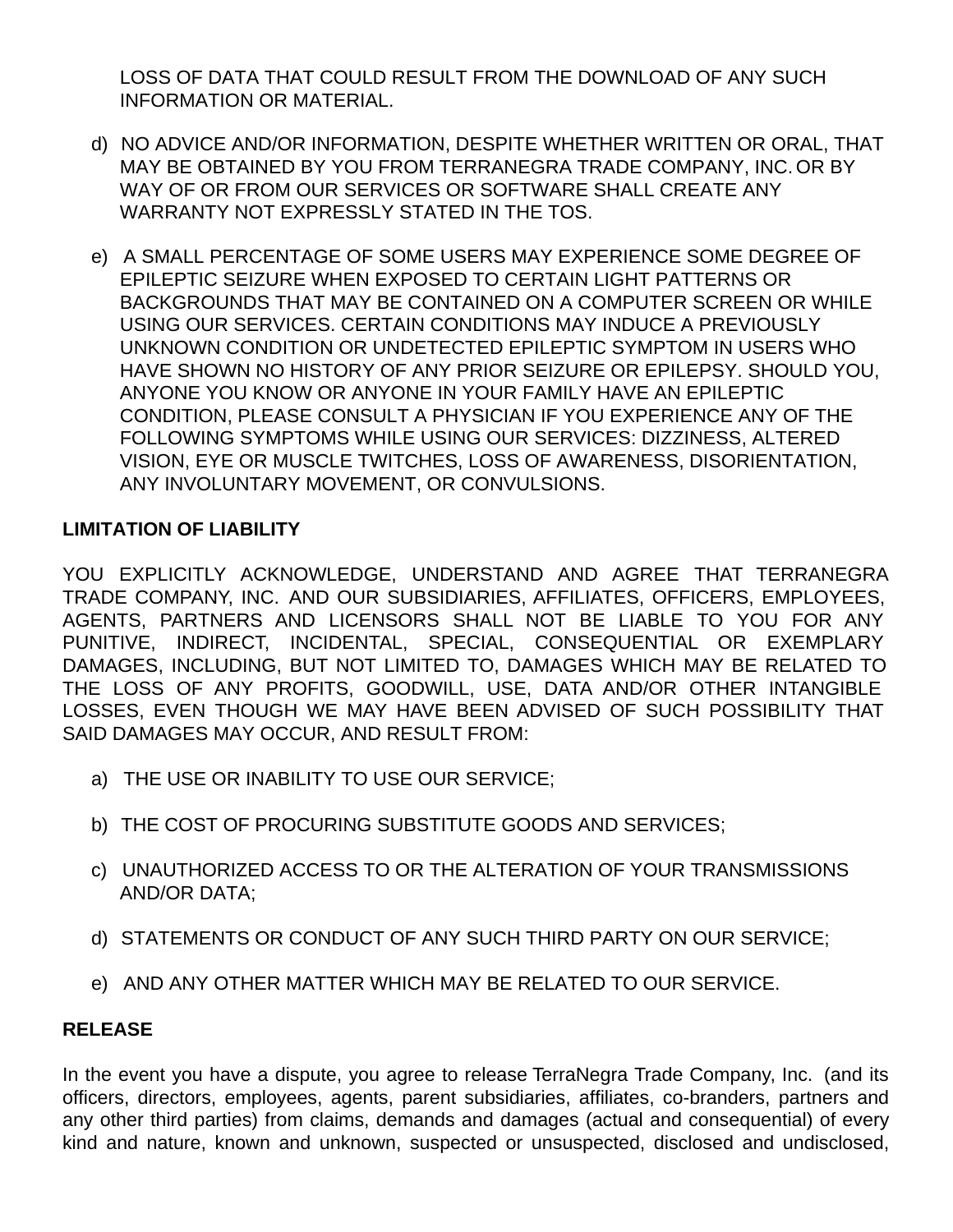arising out of or in any way connected to such dispute.

# **SPECIAL ADMONITION RELATED TO FINANCIAL MATTERS**

Should you intend to create or to join any service, receive or request any such news, messages, alerts or other information from our Services concerning companies, stock quotes, investments or securities, please review the above Sections Warranty Disclaimers and Limitations of Liability again. In addition, for this particular type of information, the phrase "Let the investor beware" is appropriate. TerraNegra Trade Company, Inc. 's content is provided primarily for informational purposes, and no content that shall be provided or included in our Services is intended for trading or investing purposes. TerraNegra Trade Company, Inc. and our licensors shall not be responsible or liable for the accuracy, usefulness or availability of any information transmitted and/or made available by way of our Services, and shall not be responsible or liable for any trading and/or investment decisions based on any such information.

### **EXCLUSION AND LIMITATIONS**

THERE ARE SOME JURISDICTIONS WHICH DO NOT ALLOW THE EXCLUSION OF CERTAIN WARRANTIES OR THE LIMITATION OF EXCLUSION OF LIABILITY FOR INCIDENTAL OR CONSEQUENTIAL DAMAGES. THEREFORE, SOME OF THE ABOVE LIMITATIONS OF SECTIONS WARRANTY DISCLAIMERS AND LIMITATION OF LIABILITY MAY NOT APPLY TO YOU.

### **THIRD PARTY BENEFICIARIES**

You herein acknowledge, understand and agree, unless otherwise expressly provided in this TOS, that there shall be no third-party beneficiaries to this agreement.

# **NOTICE**

TerraNegra Trade Company, Inc. may furnish you with notices, including those with regards to any changes to the TOS, including but not limited to email, regular mail, MMS or SMS, text messaging, postings on our website Services, or other reasonable means currently known or any which may be herein after developed. Any such notices may not be received if you violate any aspects of the TOS by accessing our Services in an unauthorized manner. Your acceptance of this TOS constitutes your agreement that you are deemed to have received any and all notices that would have been delivered had you accessed our Services in an authorized manner.

### **TRADEMARK INFORMATION**

You herein acknowledge, understand and agree that all of the TerraNegra Trade Company, Inc. trademarks, copyright, trade name, service marks, and other TerraNegra Trade Company, Inc. logos and any brand features, and/or product and service names are trademarks and as such, are and shall remain the property of TerraNegra Trade Company, Inc. . You herein agree not to display and/or use in any manner the TerraNegra Trade Company, Inc. logo or marks without obtaining TerraNegra Trade Company, Inc.'s prior written consent.

# **COPYRIGHT OR INTELLECTUAL PROPERTY INFRINGEMENT CLAIMS NOTICE**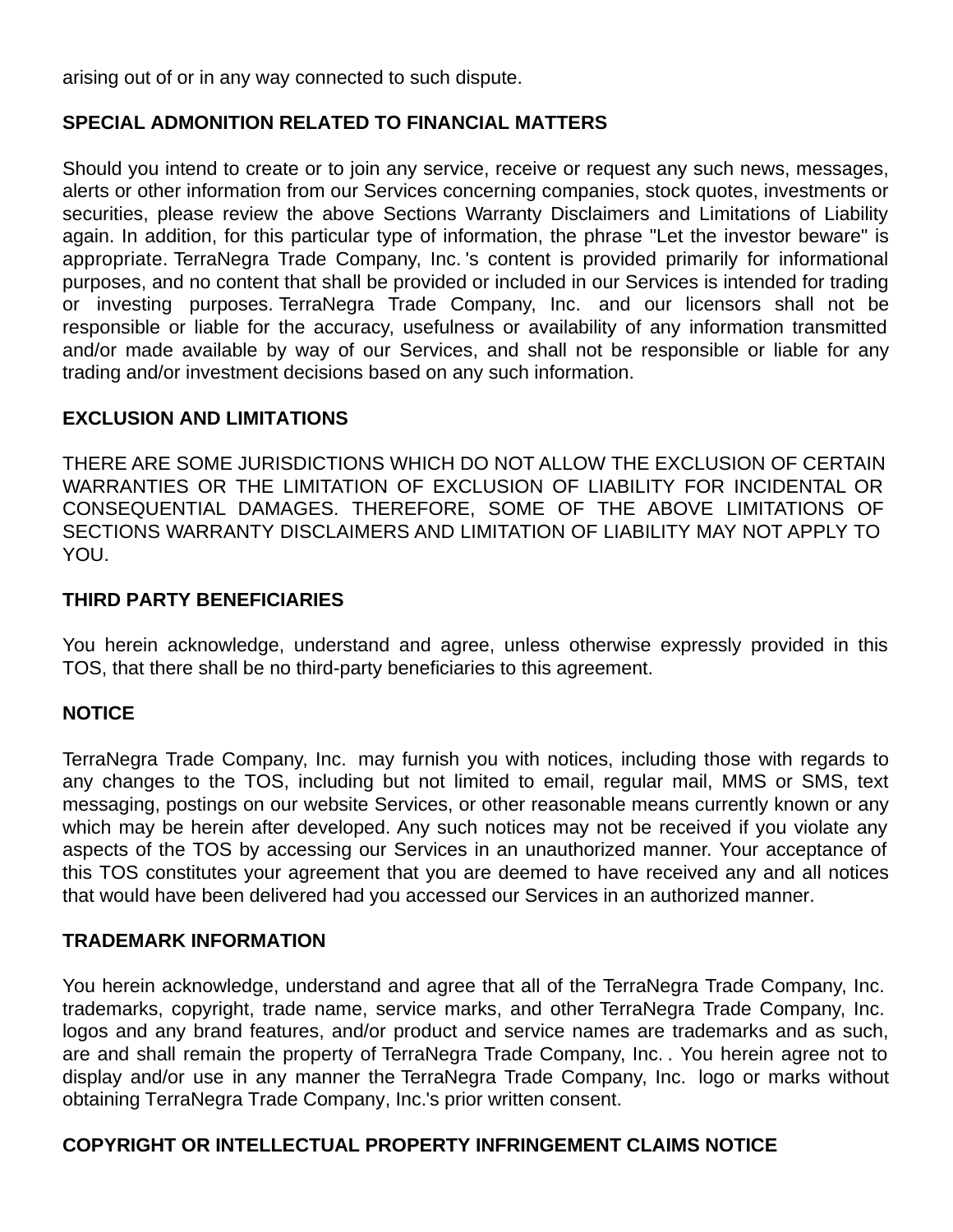### **& PROCEDURES**

TerraNegra Trade Company, Inc. will always respect the intellectual property of others, and we ask that all of our users do the same. With regards to appropriate circumstances and at its sole discretion, TerraNegra Trade Company, Inc. may disable and/or terminate the accounts of any user who violates our TOS and/or infringes the rights of others. If you feel that your work has been duplicated in such a way that would constitute copyright infringement, or if you believe your intellectual property rights have been otherwise violated, you should provide to us the following information:

- a) The electronic or the physical signature of the individual that is authorized on behalf of the owner of the copyright or other intellectual property interest;
- b) A description of the copyrighted work or other intellectual property that you believe has been infringed upon;
- c) A description of the location of the site which you allege has been infringing upon your work;
- d) Your physical address, telephone number, and email address;
- e) A statement, in which you state that the alleged and disputed use of your work is not authorized by the copyright owner, its agents or the law;
- f) And finally, a statement, made under penalty of perjury, that the aforementioned information in your notice is truthful and accurate, and that you are the copyright or intellectual property owner, representative or agent authorized to act on the copyright or intellectual property owner's behalf.

The TerraNegra Trade Company, Inc. Agent for notice of claims of copyright or other intellectual property infringement can be contacted as follows:

Mailing Address: TerraNegra Trade Company, Inc. Attn: Copyright Agent 3500 S DuPont Hwy Dover, Delaware 19901

Telephone: 5035759140 Email: info@terranegra.com

### **CLOSED CAPTIONING**

BE IT KNOWN, that TerraNegra Trade Company, Inc. complies with all applicable Federal Communications Commission rules and regulations regarding the closed captioning of video content. For more information, please visit our website at www.terranegra.com.

### **GENERAL INFORMATION**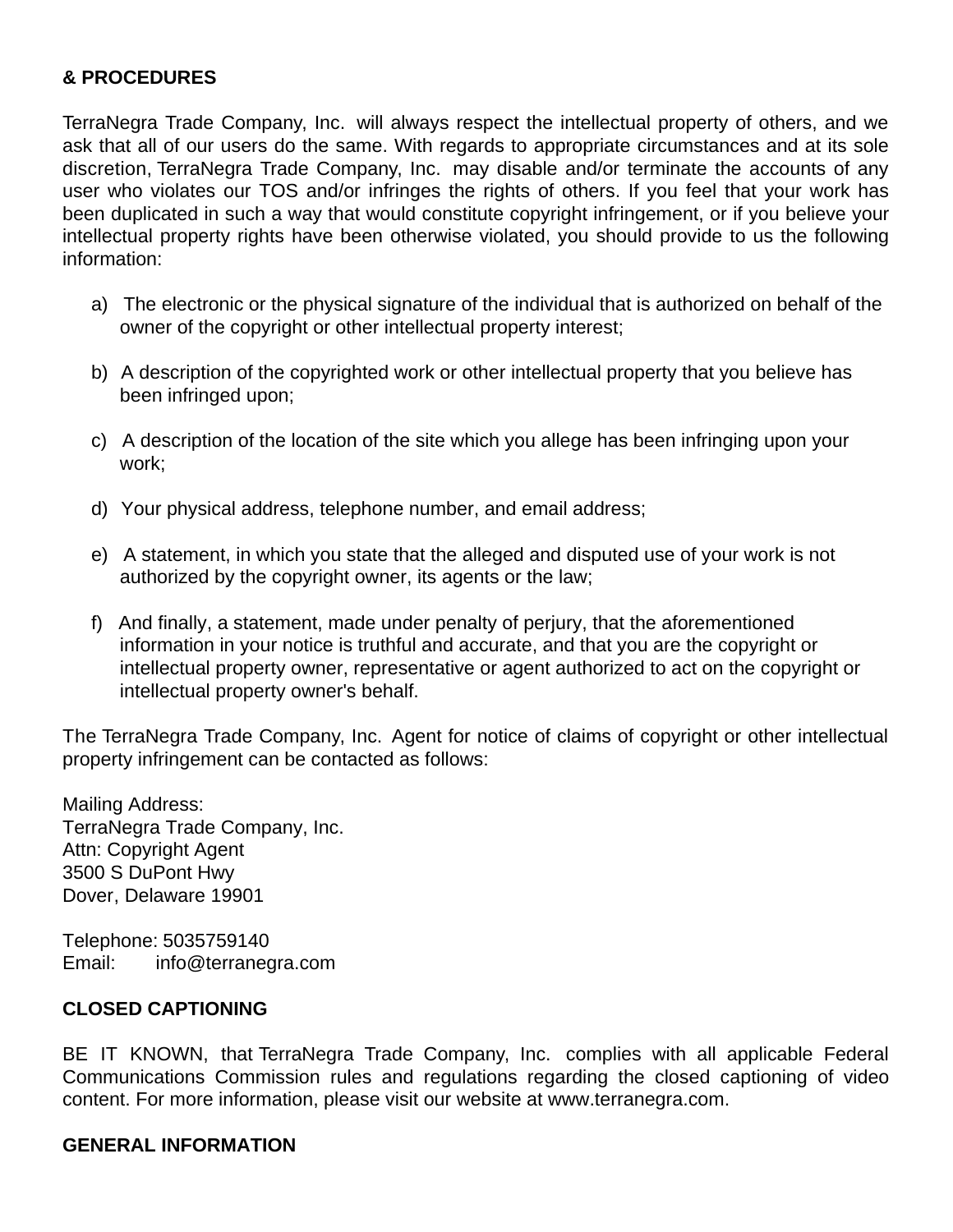### *ENTIRE AGREEMENT*

This TOS constitutes the entire agreement between you and TerraNegra Trade Company, Inc. and shall govern the use of our Services, superseding any prior version of this TOS between you and us with respect to TerraNegra Trade Company, Inc. Services. You may also be subject to additional terms and conditions that may apply when you use or purchase certain other TerraNegra Trade Company, Inc. Services, affiliate Services, third-party content or third-party software.

### *CHOICE OF LAW AND FORUM*

It is at the mutual agreement of both you and TerraNegra Trade Company, Inc. with regard to the TOS that the relationship between the parties shall be governed by the laws of the state of Delaware without regard to its conflict of law provisions and that any andall claims, causes of action and/or disputes, arising out of or relating to the TOS, or the relationship between you and TerraNegra Trade Company, Inc. , shall be filed within the courts having jurisdiction within the County of Kent, Delaware or the U.S. District Court located in said state. You and TerraNegra Trade Company, Inc. agree to submit to the jurisdiction of the courts as previously mentioned, and agree to waive any and all objections to the exercise of jurisdiction over the parties by such courts and to venue in such courts.

# *WAIVER AND SEVERABILITY OF TERMS*

At any time, should TerraNegra Trade Company, Inc. fail to exercise or enforce any right or provision of the TOS, such failure shall not constitute a waiver of such right or provision. If any provision of this TOS is found by a court of competent jurisdiction to be invalid, the parties nevertheless agree that the court should endeavor to give effect to the parties' intentions as reflected in the provision, and the other provisions of the TOS remain in full force and effect.

# *NO RIGHT OF SURVIVORSHIP NON-TRANSFERABILITY*

You acknowledge, understand and agree that your account is non-transferable and any rights to your ID and/or contents within your account shall terminate upon your death. Upon receipt of a copy of a death certificate, your account may be terminated and all contents therein permanently deleted.

# *STATUTE OF LIMITATIONS*

You acknowledge, understand and agree that regardless of any statute or law to the contrary, any claim or action arising out of or related to the use of our Services or the TOS must be filed within 1 year(s) after said claim or cause of action arose or shall be forever barred.

# **VIOLATIONS**

Please report any and all violations of this TOS to TerraNegra Trade Company, Inc. as follows:

Mailing Address: TerraNegra Trade Company, Inc. 3500 S DuPont Hwy Dover, Delaware 19901

Telephone: 5035759140